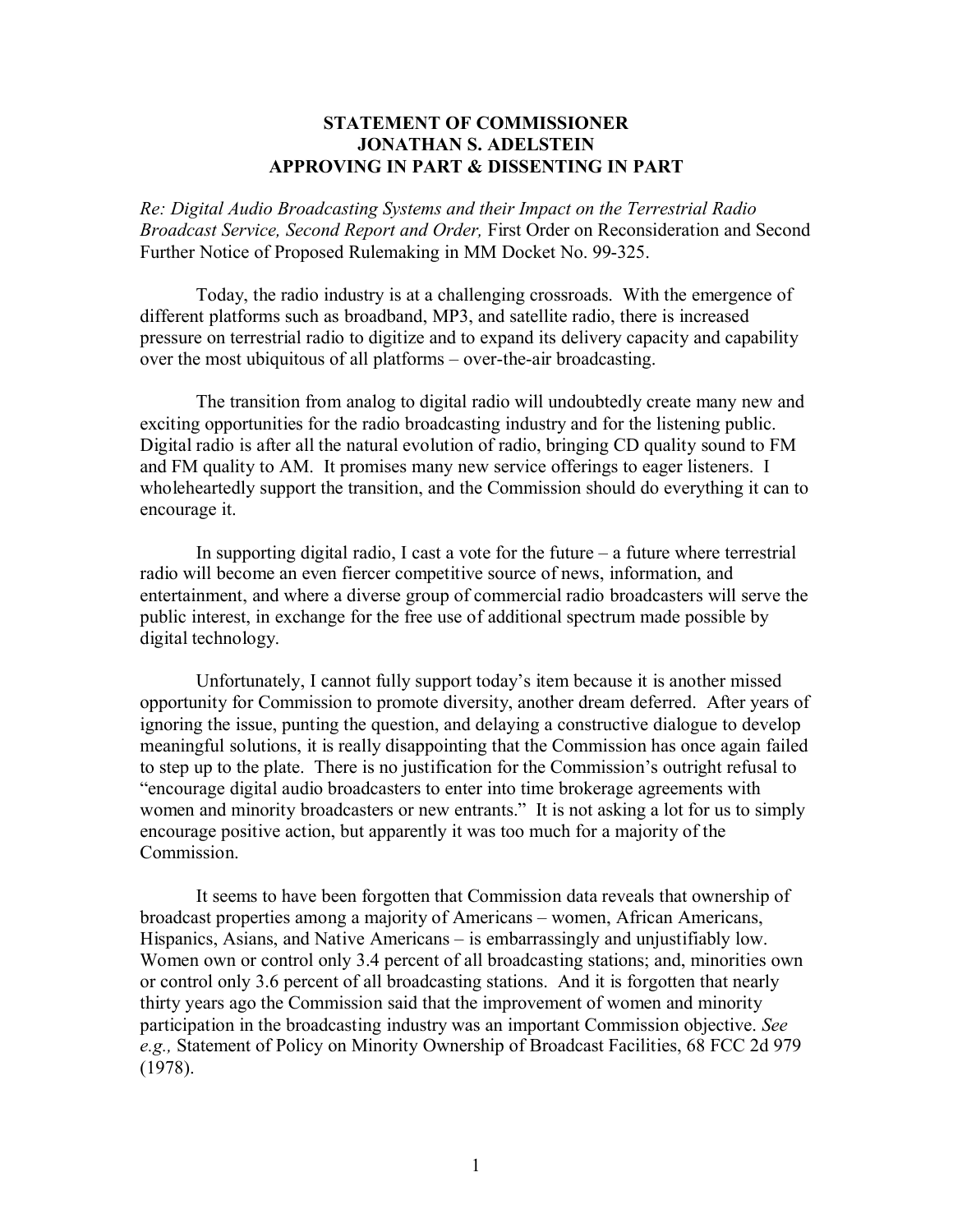Clearly, the transition to digital radio, which allows for new audio broadcast streams, provides one means for the Commission to promote diversity. By specifically refusing to encourage commercial radio broadcasters to enter into time brokerage agreements with "women and minorities," the Commission has failed to live up to its charter to promote diversity of sources.<sup>1</sup>

In addition to diversity concerns, localism and public interest obligations are other concerns of mine that this item either ignores or glosses over. In 2003, the Commission initiated a Localism Task Force to discover the most direct way to promote localism in broadcasting. The Task Force was to study and advise the Commission on public interest obligations, license renewals and how to protect the rights of local stations to make programming decisions for their communities. Nearly four years and hundreds of thousands of dollars later, this study has not been completed.

At the launch of the Task Force, Chairman Powell stressed that the Commission had "heard the voice of public concern about the media loud and clear" and that "[l]ocalism is at the core of these concerns."<sup>2</sup> These concerns of the American people have not changed. It is important to find out what types of services radio broadcasters are offering to the communities they serve and how broadcasters are living up to their localism obligations. It is important that we take this study seriously and encourage its completion. In developing today's decision, such a study would have been immensely useful and we could have better served the American public by first understanding the current status of localism in radio broadcasting.

Finally, I find it unacceptable that, in the *Second Further Notice* portion of today's item, the Commission is unwilling to ask general and open questions how the "public interest, convenience and necessity" can best be served by radio broadcasters in the digital age. As the Commission recognizes in the item, "the potential for a more flexible and dynamic use of the radio spectrum … gives rise to important questions about the nature of program-related … obligations in digital broadcasting because the scope of those responsibilities has not been defined."<sup>3</sup> Again later in the item, the Commission observes that "commenters have raised important and complex issues concerning how broadcasters' public interest obligations should be tailored to the new radio services made possible through digital technology."<sup>4</sup> Yet, the majority refuses to permit questions about

<sup>4</sup> *Orde*r at ¶ 68.

 $<sup>1</sup>$  The Commission has also failed to follow its own precedents. In Review of the Commission's Broadcast</sup> and Cable Equal Employment Opportunity Rules and Policies (Second Report and Order and Third Notice of Proposed Rulemaking), the Commission noted that one recruitment option available to broadcasters would have them recruit for "each upper-level job opening in a job bank or newsletter of a media trade group with a broad-based membership, including participation of women and minorities." 17 FCC Rcd 24018, 24056 (2003). Commission EEO rules, codified in 47 C.F.R. §73.2080(c)(2)(iii) and 47 C.F.R.  $\S$ 73.2080(c)(2)(xii) (2003), make specific reference to "women and minorities."

<sup>&</sup>lt;sup>2</sup> Press Release. Federal Communications Commission, Media Bureau, Audio Division, FCC Chairman Powel Launches "Localism in Broadcasting" Initiative. (August 20, 2003).

<sup>3</sup> *Order* at ¶ 62.